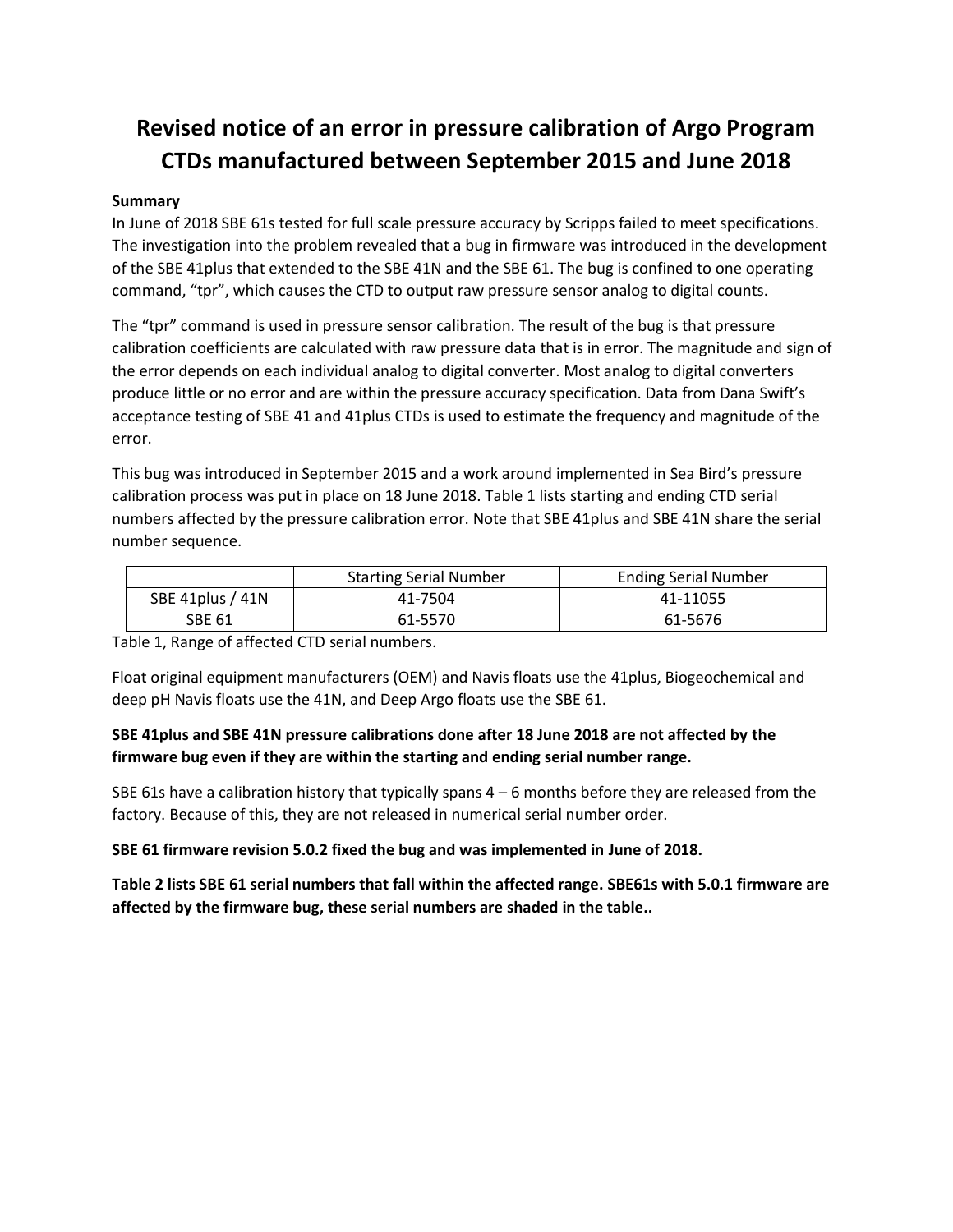| <b>Serial Number</b> | <b>Firmware</b><br><b>Version</b> | <b>Serial Number</b> | <b>Firmware</b><br><b>Version</b> | <b>Serial Number</b> | <b>Firmware</b><br><b>Version</b> |
|----------------------|-----------------------------------|----------------------|-----------------------------------|----------------------|-----------------------------------|
| 61-5570 to 61-5628   | 5.0.1                             | 61-5654              | 5.0.2                             | 61-5666              | 5.0.2                             |
| 61-5629              | 5.0.2                             | 61-5655              | 5.0.2                             | 61-5667              | <b>DNE</b>                        |
| 61-5630 to 61-5644   | 5.0.1                             | 61-5656              | 5.0.1                             | 61-5668              | 5.0.2                             |
| 61-5645              | 5.0.2                             | 61-5657              | 5.0.1                             | 61-5669              | 5.0.2                             |
| 61-5646              | 5.0.2                             | 61-5658              | 5.0.2                             | 61-5670              | 5.0.2                             |
| 61-5647              | 5.0.1                             | 61-5659              | 5.0.2                             | 61-5671              | 5.0.2                             |
| 61-5648              | 5.0.2                             | 61-5660              | 5.0.2                             | 61-5672              | 5.0.1                             |
| 61-5649              | 5.0.2                             | 61-5661              | 5.0.1                             | 61-5673              | 5.0.1                             |
| 61-5650              | 5.0.2                             | 61-5662              | 5.0.1                             | 61-5674              | 5.0.1                             |
| 61-5651              | 5.0.1                             | 61-5663              | 5.0.2                             | 61-5675              | 5.0.1                             |
| 61-5652              | 5.0.2                             | 61-5664              | 5.0.2                             | 61-5676              | 5.0.1                             |
| 61-5653              | 5.0.2                             | 61-5665              | 5.0.1                             | 61-5677 to present   | 5.0.2                             |

Table 2, SBE 61 serial number and firmware version. Shaded entries indicate serial numbers that are affected by the firmware bug.

### **Impact to the Argo float fleet**

An estimation of the number of effected CTDs can be made from Dana Swift's SBE 41 acceptance testing data. These data are gathered by placing the CTD in an temperature controlled environment and measuring the CTD pressure accuracy at full range (2000 decibars). Table 3 shows the percentage of CTDs that are out of specification at cold temperatures and full range for the SBE 41 and SBE 41plus CTDs.

|                           | <b>SBE 41</b> | SBE 41plus |
|---------------------------|---------------|------------|
| Average Error in decibars | 1.52<br>ے ب   | $-0.48$    |
| <b>Standard Deviation</b> |               | 1.40       |

| <b>Total Tested</b> | 391 | 210 |
|---------------------|-----|-----|
| Total out of Spec   |     |     |
| Percent out of Spec | 9%  | 6%  |

Table 3, Acceptance testing results for SBE 41 and SBE 41plus

As can be seen in Table 3 and Figure 1, in spite of the introduction of a bug in the 41plus the overall pressure performance has improved over the SBE 41. Previous efforts to improve the pass rates of pressure acceptance testing have focused on the pressure sensor temperature response model. Progress made in this effort are reflected in the better performance of the 41plus.